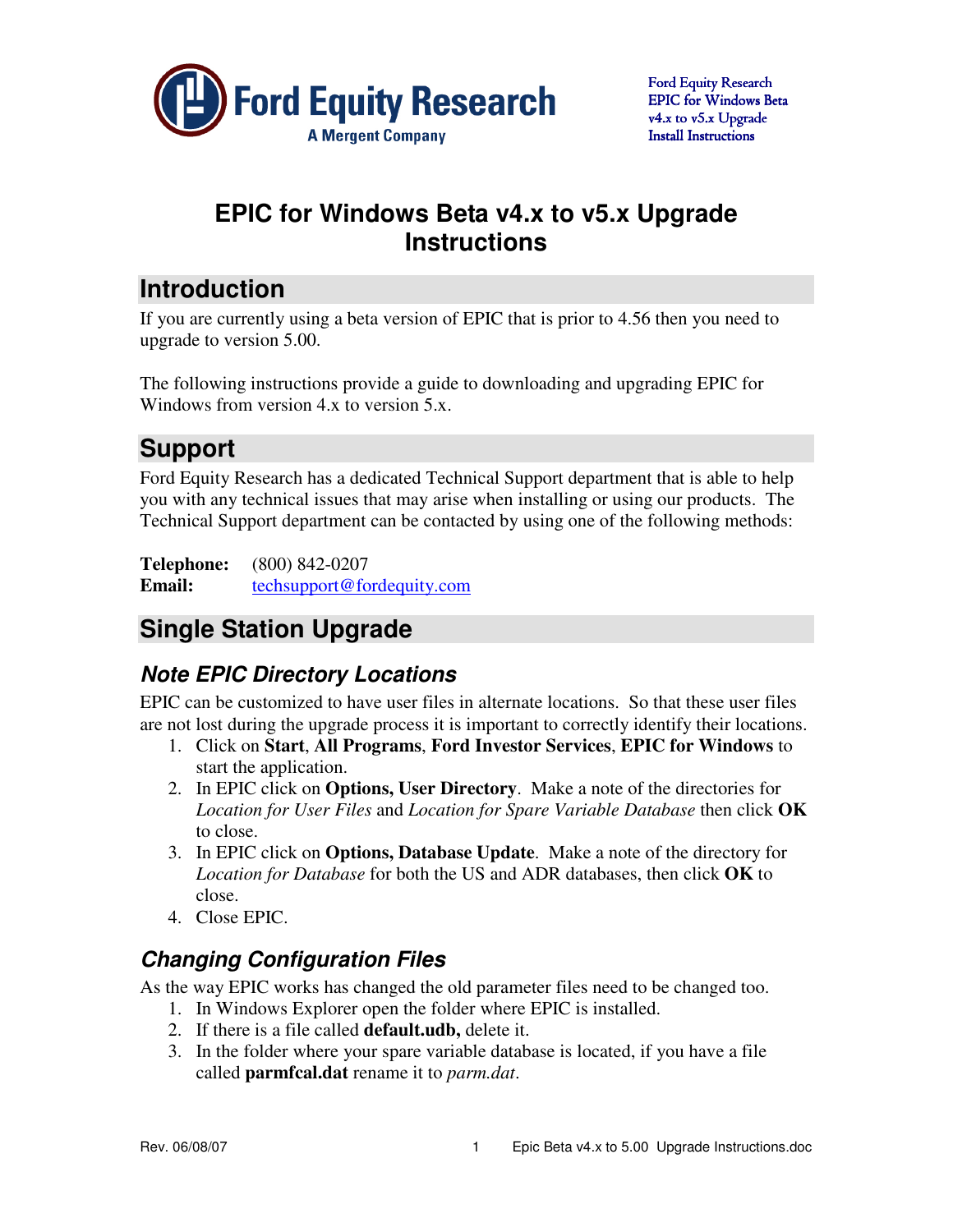

### **Installing the Software**

The latest version of EPIC is available for download from the Ford Update web site. Before installing the latest version of EPIC please verify with Ford Equity Research Technical Support that a security profile has been activated for you.

#### **EPIC Download URL:** http://www.fordupdate.com/epic.htm

- 1. In Internet Explorer navigate to the link above.
- 2. Click on the **EPIC for Windows Program** (Version 5.00) link to download the software.
- 3. Enter your Ford user name and password.
- 4. If you get a *File Download Security Warning* prompting to run or save the file, choose **Run**.
- 5. If you get a *File Download Security Warning* stating that the publisher could not be verified, choose **Run**.
- 6. You will be presented with the *EPIC for Windows Setup Program*. Click **Next** to start the installation.
- 7. You will be prompted to select an installation folder. C:\EPICWIN is the default. Click **Next**.
- 8. Click **Install** to start the installation. When the installation is complete click **Finish**.

### **Opening EPIC for the First Time**

- 1. Click on **Start**, **All Programs**, **Ford Investor Services**, **EPIC for Windows** to start the application.
- 2. The first time that EPIC launches a *Ford FTP* dialogue box may be shown. Enter your Ford User ID and Password then click **OK**.
- 3. Your security token may be retrieved and a *Successful Download* message may be displayed. Click **OK**.
- 4. A warning message may be displayed stating that an EPIC database can not be found. This is normal.
- 5. Click on **Options**, **Database Update** go to the **US** tab and set the location for your Database, spare variables and user files (as noted above).
- 6. If you have the ADR database, go to the **ADR** tab and set the location for the ADR Database.
- 7. Close EPIC and re-open it to use the new settings.

You are now ready to use EPIC.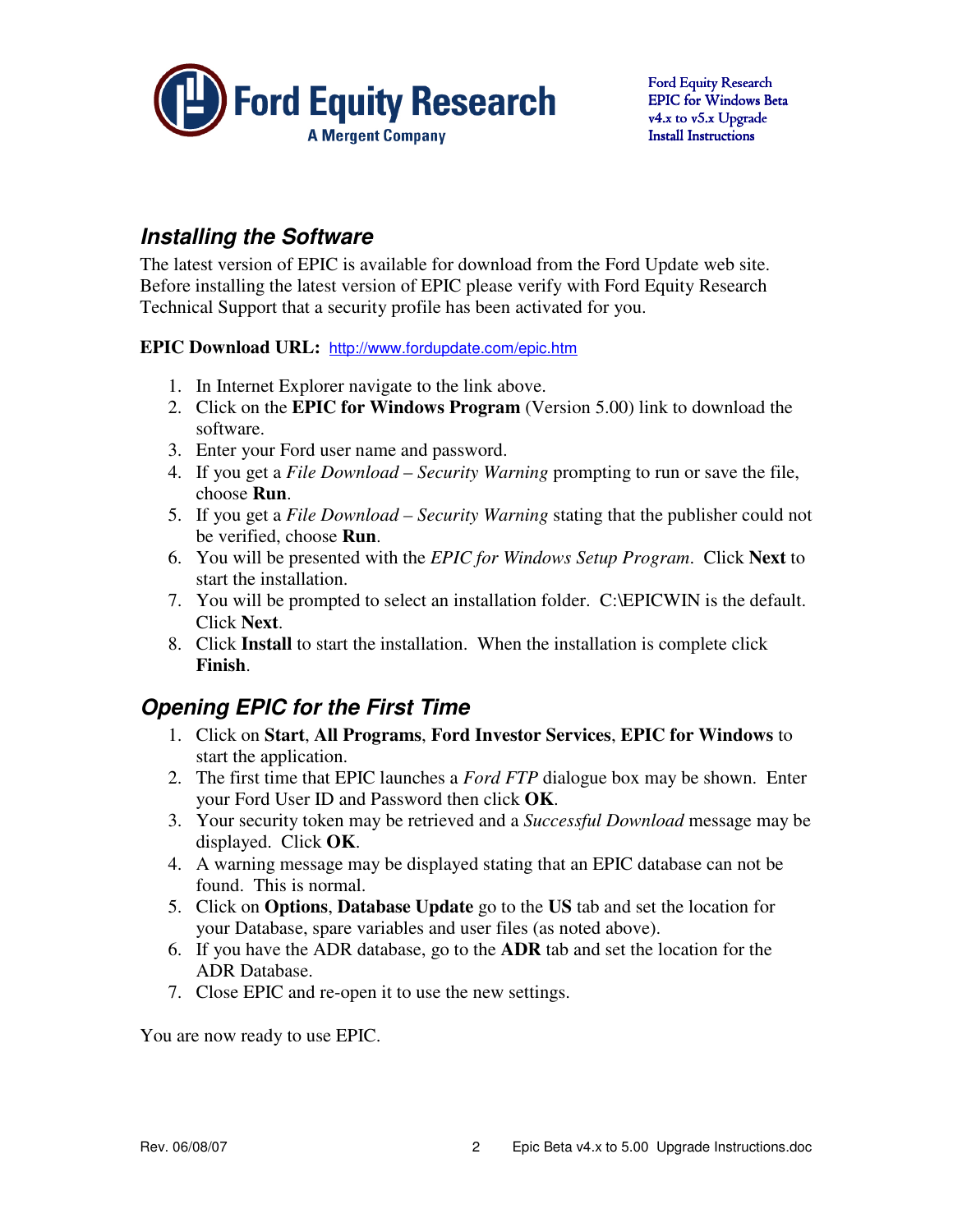

# **Database Updates**

The value of the EPIC application comes from the data provided from Ford Equity Research on a daily basis. Therefore it is important that the user is able to download the data from Ford's internet site to update EPIC.

The data is available from http://www.fordupdate.com and EPIC can be configured to automatically download the data.

The following steps discuss using EPIC to update the data:

## **Configuring the Update**

Before the database can be updated the *Database Update Information* needs to be configured in EPIC.

- 1. From the Windows **Start** menu click on **All Programs**, **Ford Investor Services**, **EPIC for Windows**.
- 2. From the menu at the top of the EPIC screen select **Options**, **Database Update**. The *Database Update Information* dialogue box will be displayed.
- 3. The *Location of Ford Server and Database File* should be left as default unless instructed by Ford Technical Support.
- 4. The Username and Password fields should be filled in with the account information provided to you by Technical Support.
- 5. Click on the **DB Info** tab.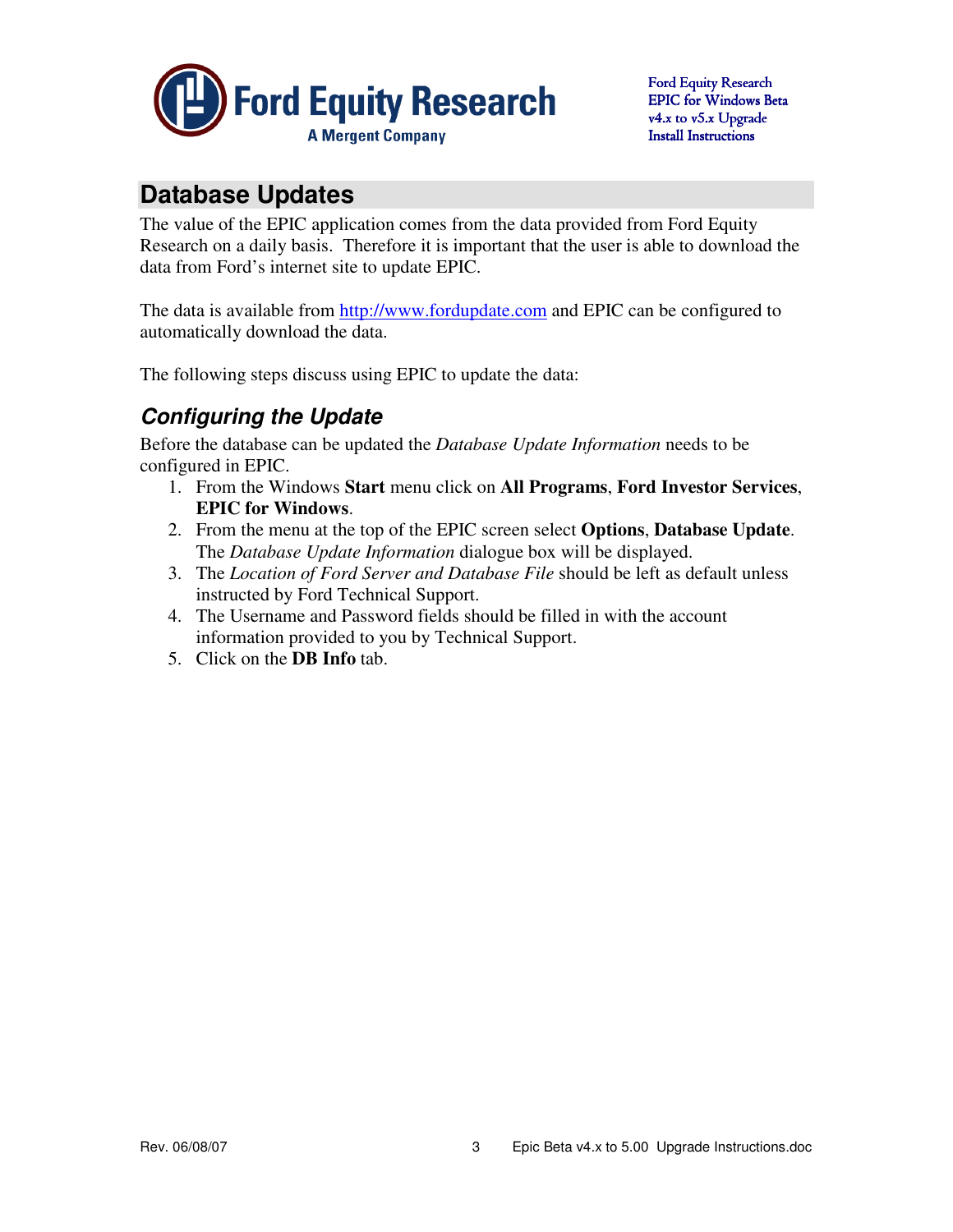

| <b>Database Update</b>                                                               |  |
|--------------------------------------------------------------------------------------|--|
| Server Info DB Info US<br>ADR.                                                       |  |
| Database Information                                                                 |  |
| Default Database to Open                                                             |  |
| $\overline{\mathbb{U}^{\mathsf{S}}}$                                                 |  |
| Get Current DB Button                                                                |  |
| Do not prompt to overwrite existing database<br><b>V</b> Download latest US database |  |
| Download latest US Financial History database<br>⊽                                   |  |
| Download latest ADR database<br>⊽                                                    |  |
|                                                                                      |  |
|                                                                                      |  |
|                                                                                      |  |
|                                                                                      |  |
|                                                                                      |  |
|                                                                                      |  |
|                                                                                      |  |
|                                                                                      |  |
|                                                                                      |  |
|                                                                                      |  |
|                                                                                      |  |
| $\ensuremath{\underline{\mathbb{C}}}$ ancel<br>0Ķ                                    |  |

- 6. If you are subscribed to more that one database type, eg ADR and US, you can select the database that you want to open when you launch EPIC from the *Default Database to Open* drop-down list.
- 7. The download process is configured in the *Get Current DB Button* section. Put a check mark against the databases that you wish to download by clicking in the box to the left.
- 8. Click on a Database tab, eg US. The database configuration will be displayed.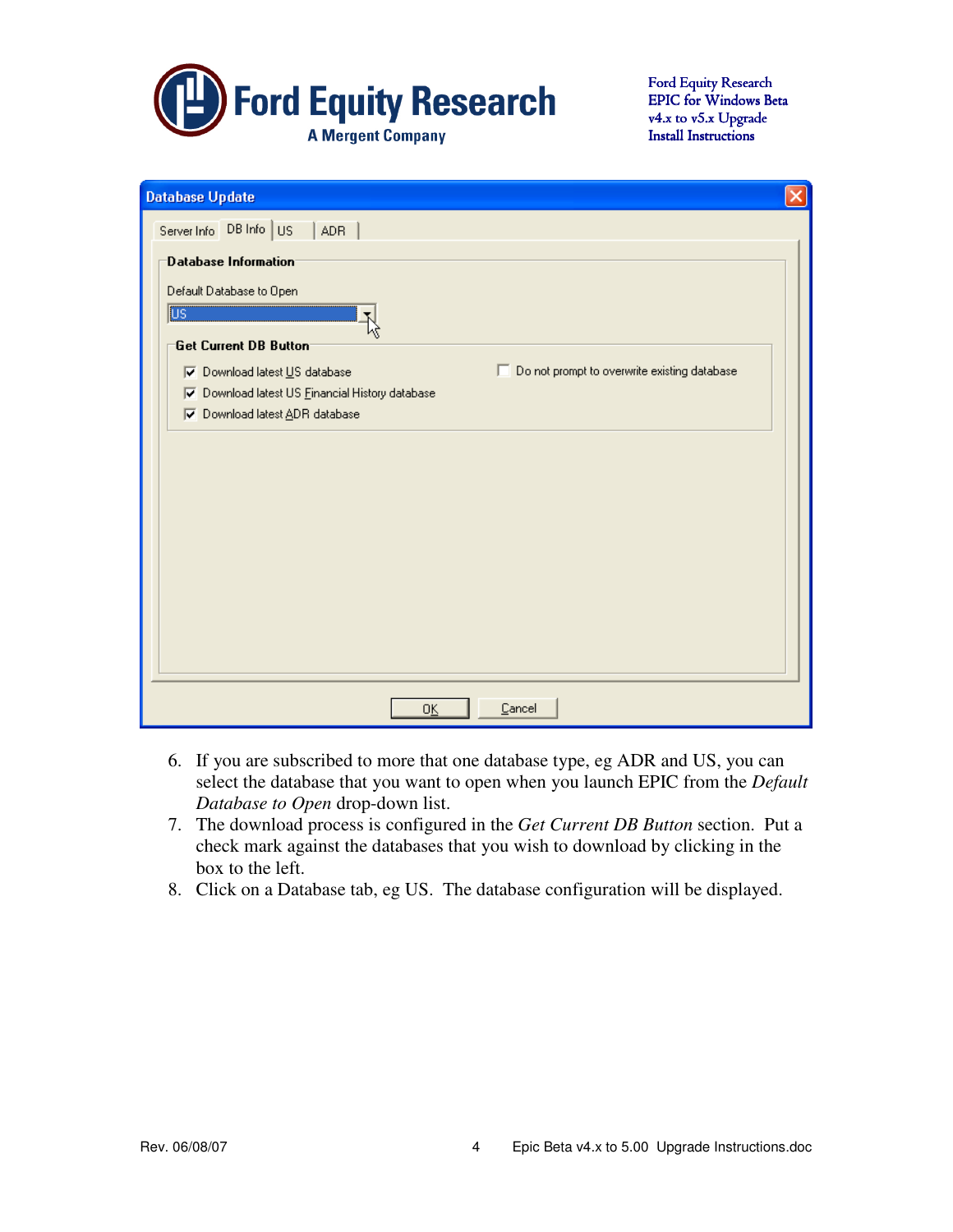

| $\overline{\mathsf{x}}$<br><b>Database Update</b>                                                                                                                                                                                   |  |  |  |
|-------------------------------------------------------------------------------------------------------------------------------------------------------------------------------------------------------------------------------------|--|--|--|
| Server Info   DB Info US<br><b>ADR</b>                                                                                                                                                                                              |  |  |  |
| Location for US Database on Local Drive<br>C:\epicwin\us<br>Browse<br>Ⅳ Check for and install latest US database each time EPIC starts<br>E incheck for and install latest US Einancial History database each time EPIC starts<br>仪 |  |  |  |
| Location for US User Files on Local Drive<br>C:\epicwin\us<br>Browse<br>$\blacktriangledown$                                                                                                                                        |  |  |  |
| Location for US Spare Variable Database on Local Drive<br>C:\epicwin\us<br>$\vert \cdot \vert$<br>Browse                                                                                                                            |  |  |  |
| Cancel<br>0K                                                                                                                                                                                                                        |  |  |  |

- 9. If you wish EPIC to check for an updated database automatically every time it starts check the **Check for and install latest US database each time EPIC starts** box. Repeat this step for each database that you wish to update automatically.
- 10. The *Location for Database* should be left as default unless instructed by Technical Support.
- 11. Once the information has been changed click **OK** to save your changes.

## **Updating the Data**

Once the *Database Update Information* is configured the data can be updated.

1. Click on the **Get Current DB** button. A progress dialogue will be displayed for each database that is downloaded. When the download is complete an information box will be displayed with the results.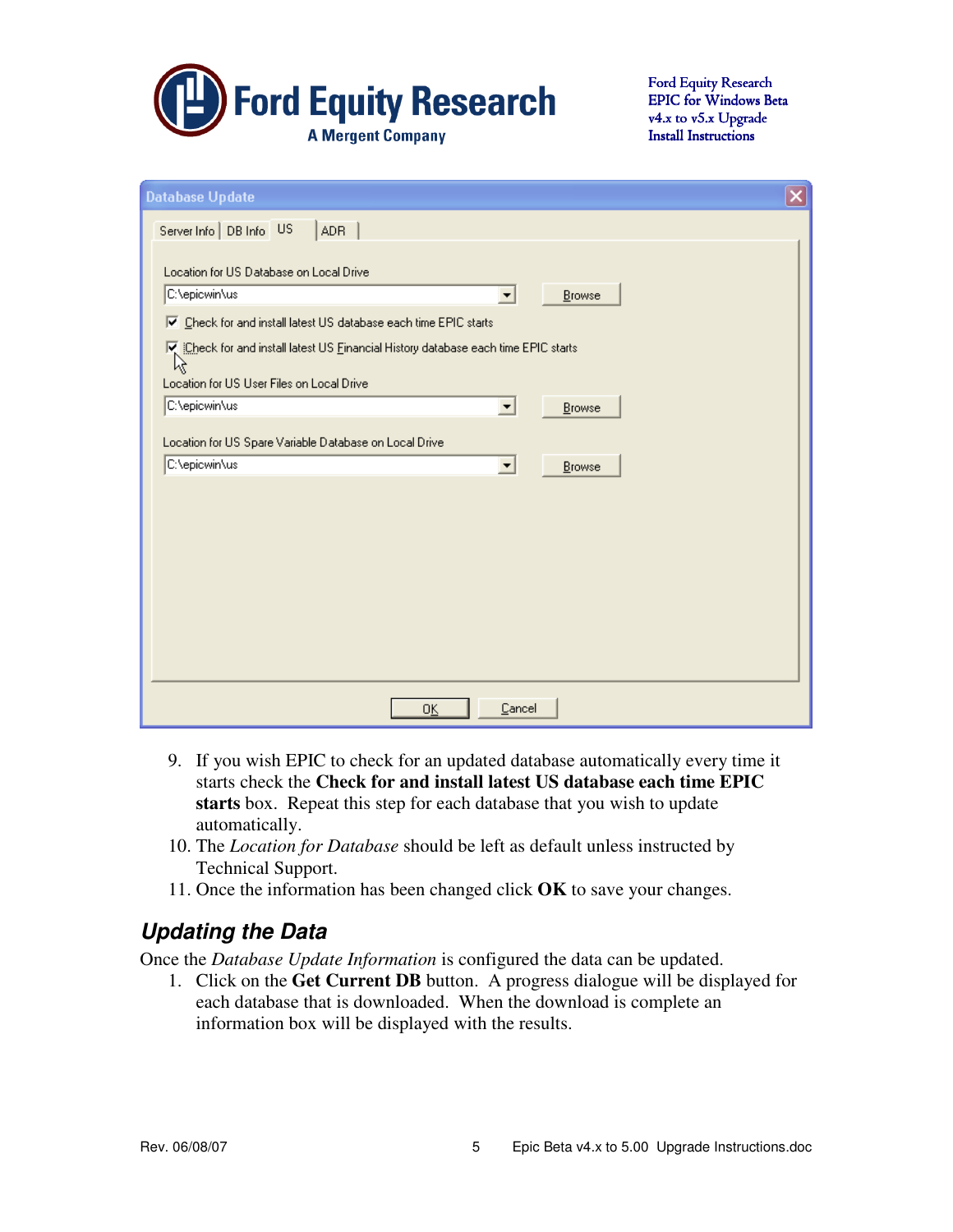

| <b>Information</b>              |                                                   |  |  |
|---------------------------------|---------------------------------------------------|--|--|
| US database download successful |                                                   |  |  |
|                                 | US Financial History database download successful |  |  |
|                                 | ADR database download successful                  |  |  |
|                                 |                                                   |  |  |

2. Click **OK** to close the *Information* box. The default database will be opened. The database type will be displayed in the window title and the database type will be displayed in the bottom, right hand corner.



### **Downloading a Previous Database**

Version 5 of Epic introduces the ability to retrieve past databases. The following steps discuss downloading past databases into EPIC:

- 3. Click the **Get Older DB** button.
- 4. The *Select Database Type* dialogue will be displayed. Chose the type of database you wish to download and click **OK**.



- 5. A list of previous databases will be displayed. Highlight the database type you want to download and click **Download**.
- 6. When the download is complete a *Successful Download* message will be displayed. Click **OK**. The downloaded database will be opened.